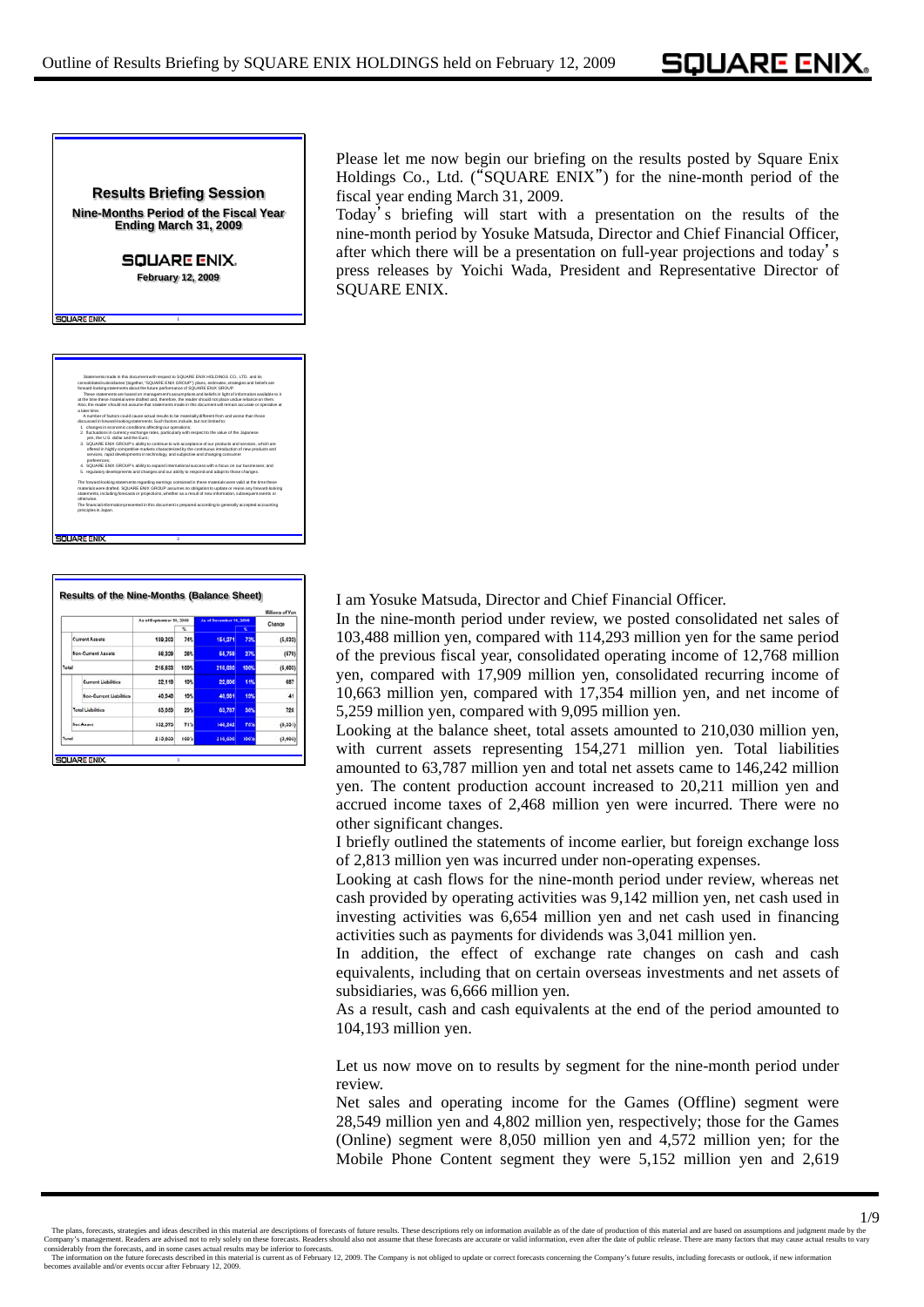million yen; the relevant figures were 9,708 million yen and 2,676 million yen for the Publication segment; for the Amusement segment they were 43,748 million yen and an operating loss of 871 million yen, and for the Others segment those figures were 9,671 million yen and 2,548 million yen. We will explain the revision to the earnings forecast in a little while, but the

Game (Offline) segment and Amusement segment are the segments currently struggling.

In the Amusement segment, the application of the Accounting Standard for Measurement of Inventories caused operating income to decline 494 million yen from the same period of the previous year. And the Amusement segment booked some management fees payable to the holding company in the period under review. But even with the impact of these fees excluded, the Amusement segment is still underperforming.

Let us now turn to geographical information for the nine-month period under review.

In the period under review, given our Japan-oriented product line-up especially in the Games (Offline) segment, in Japan net sales were 92,526 million yen and operating income was 9,310 million yen, in North America net sales were 10,452 million yen and operating income was 2,703 million yen, in Europe net sales were 5,270 million yen and operating income was 791 million yen, and in Asia net sales were 314 million yen and operating loss was 53 million yen.

Results for the nine-month period under review show that the Amusement segment was in a severe situation while other segments performing more or less as expected.

That concludes my presentation of results for the nine-month period under review. Next, President Wada will explain our full-year projections and today's press releases.

**Results of the Nine-Months (Statements of Income)** My name is Yoichi Wada and I am the president of SQUARE ENIX.

I would like to explain the outlook.

In light of the delay in the release of *DRAGON QUEST IX*, originally scheduled for release in the fourth quarter, announced today, and the poor performance of the Amusement segment, we have been forced to revise downward the full-year earnings forecast announced at the beginning of the year. We have reduced our net income forecast from 160,000 million yen to 133,000 million yen, our operating income forecast from 21,000 million yen to 12,000 million yen, our recurring income forecast from 20,000 million yen to 10,000 million yen, and our net income forecast from 12,000 million yen to 4,500 million yen.

|                  |                                     |                                               |                                                      |                                                          |                         | <b>Millions of Yen</b>                        |  |  |  |  |  |
|------------------|-------------------------------------|-----------------------------------------------|------------------------------------------------------|----------------------------------------------------------|-------------------------|-----------------------------------------------|--|--|--|--|--|
|                  | (for reference)                     | Nine months period ended<br>December 30, 2008 |                                                      | (for reference)                                          | that reference)         |                                               |  |  |  |  |  |
|                  | April 1 to<br>September 30.<br>3604 | October 13p<br>December 31.<br><b>MODE</b>    | <b>And I to</b><br><b>Cecamber 31</b><br><b>MARK</b> | <b>Face</b> year ending<br>March 21, 2008<br>projections | Previous<br>projections | <b>Fiscal year</b><br>ended March<br>31, 2008 |  |  |  |  |  |
| <b>Net Sales</b> | 67.974                              | 35.514                                        | 103,488                                              | 133,000                                                  | 160,000                 | 147,516                                       |  |  |  |  |  |
| Operating Income | 9.396                               | 3.372                                         | 12.768                                               | 12,000                                                   | 21.000                  | 21.520                                        |  |  |  |  |  |
| Operating Margin | 14%                                 | 露                                             | 12%                                                  | 9%                                                       | 13%                     | 15%                                           |  |  |  |  |  |
| Recurring Income | 9,704                               | 959                                           | 10,683                                               | 10,000                                                   | 20,000                  | 18,864                                        |  |  |  |  |  |
| Net Income       | 6,054                               | (T94)                                         | 5,259                                                | 4,500                                                    | 12,000                  | 9,196                                         |  |  |  |  |  |

The plans, forecasts, strategies and ideas described in this material are descriptions of forecasts of future results. These descriptions rely on information available as of the date of production of this material and are

The information on the future forecasts described in this material is current as of February 12, 2009. The Company is not obliged to update or correct forecasts concerning the Company's future results, including forecasts becomes about a becomes a matrix available and/or events occur after February 12, 2009.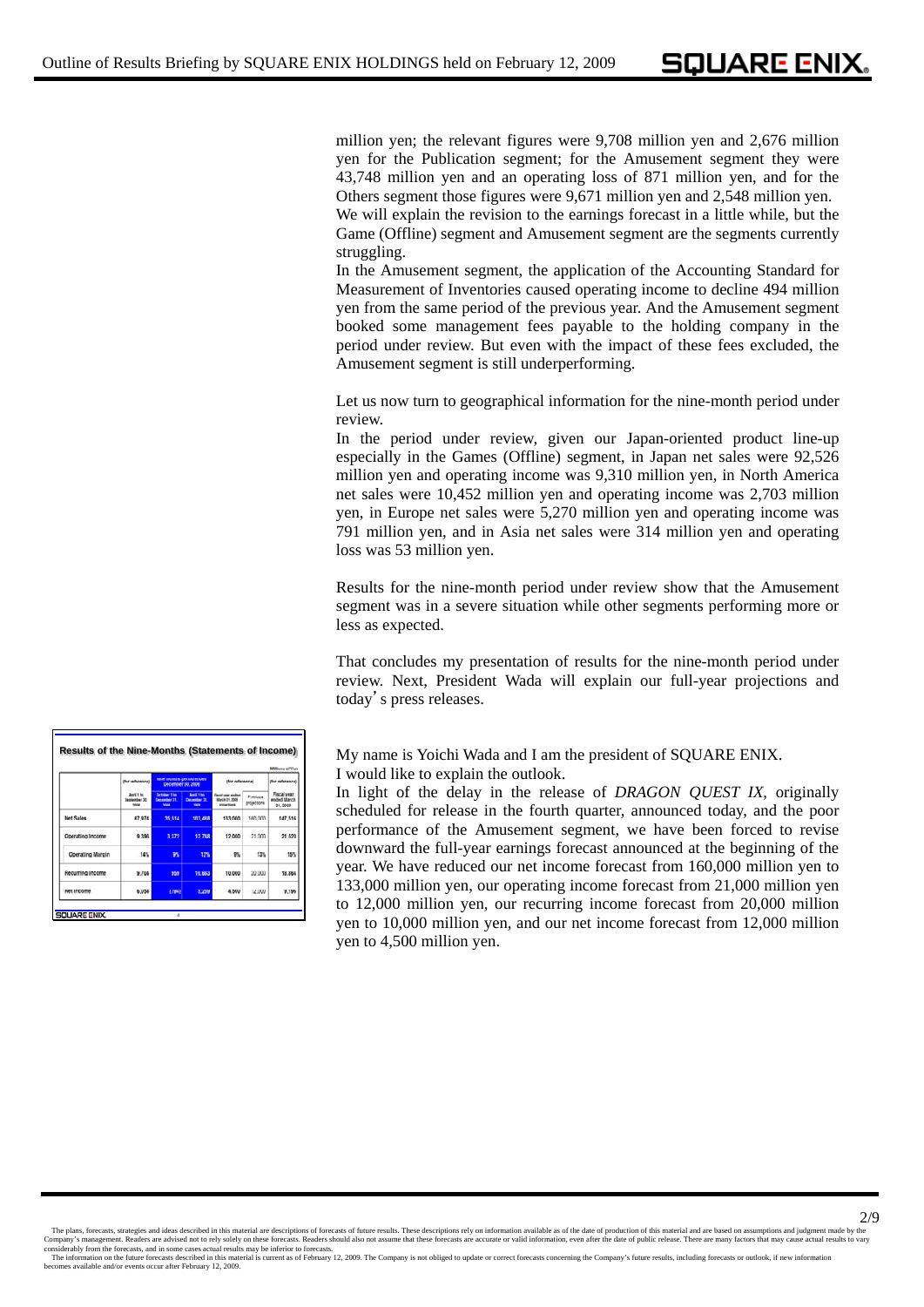SOUARE ENIX.



This slide shows the difference between results and projections of operating income by segment. Our full-year projection at the beginning of the year is represented by the bar on the left, the actual result for the nine-month period is represented by the grey bar in the middle, and the bar on the right represents our current full-year projection.

Although the Games (Online) segment, Mobile Phone Content segment, Publication segment and Others segment are slightly outperforming the projections made at the beginning of the year, there are major differences between results and projections in the Games (Offline) segment and Amusement segment.

The projection for the Games (Offline) segment factored in sales of around 3 million units of *DRAGON QUEST IX* and was therefore revised significantly downward as a result of the delayed release.

The Amusement segment targeted to achieve operating income of 5,500 million yen, after deducting annual amortization of goodwill over 1,000 million yen, but the segment's performance started to decline in the second half and plummeted rapidly from November.

As I will explain shortly, all amusement-related businesses in the Amusement segment are affected and the segment is now expected to report losses on a full-year basis.

In the past, we have managed to meet our full-year consolidated targets regardless of all the ups and downs in each segment. This year, in spite of all our efforts, we were unable to do. We sincerely apologize to our stakeholders for failing to deliver the results.



This slide shows recurring income from past years.

A pale blue bar represents the sum of the recurring incomes of former ENIX and former SQUARE, and a dark bar represents recurring income since the formation of SQUARE ENIX.

Since the merger we have maintained recurring income higher than the pre-merger record, but the revised projection is way below the pre-merger record.

We keep saying we are a company with the potential to earn recurring income of around 20,000 million yen and, although some businesses perform and others do not at the moment, we still believe this.

At any rate, we considered it our duty to achieve the commitments we made and we believe that the responsibility for not making back-up measures on this occasion lies with the management. The difficult economic condition is not an excuse and we take it very seriously that this year we were unable to achieve what we have managed to achieve in the past.

Looking ahead, we will push ahead with reforms, but we are acutely aware of our managerial responsibility and believe that it falls to us not only to bring about improvement but also to carry out structural reforms for the next big leap forward.

In recognition of the latest results, we are cutting the remuneration of three executive directors by 15%. The three directors are myself, our Vice-President Keiji Honda, and Director and Chief Financial Officer Yosuke Matsuda. This reduction is for an indefinite period. In the meantime, we intend to stand up straight and push ahead with reforms.

The plans, forecasts, strategies and ideas described in this material are descriptions of forecasts of future results. These descriptions rely on information available as of the date of production of this material and are

The information on the future forecasts described in this material is current as of February 12, 2009. The Company is not obliged to update or correct forecasts concerning the Company's future results, including forecasts becomes about the series and the series of the series of the series of the state of the state and for events occur after February 12, 2009.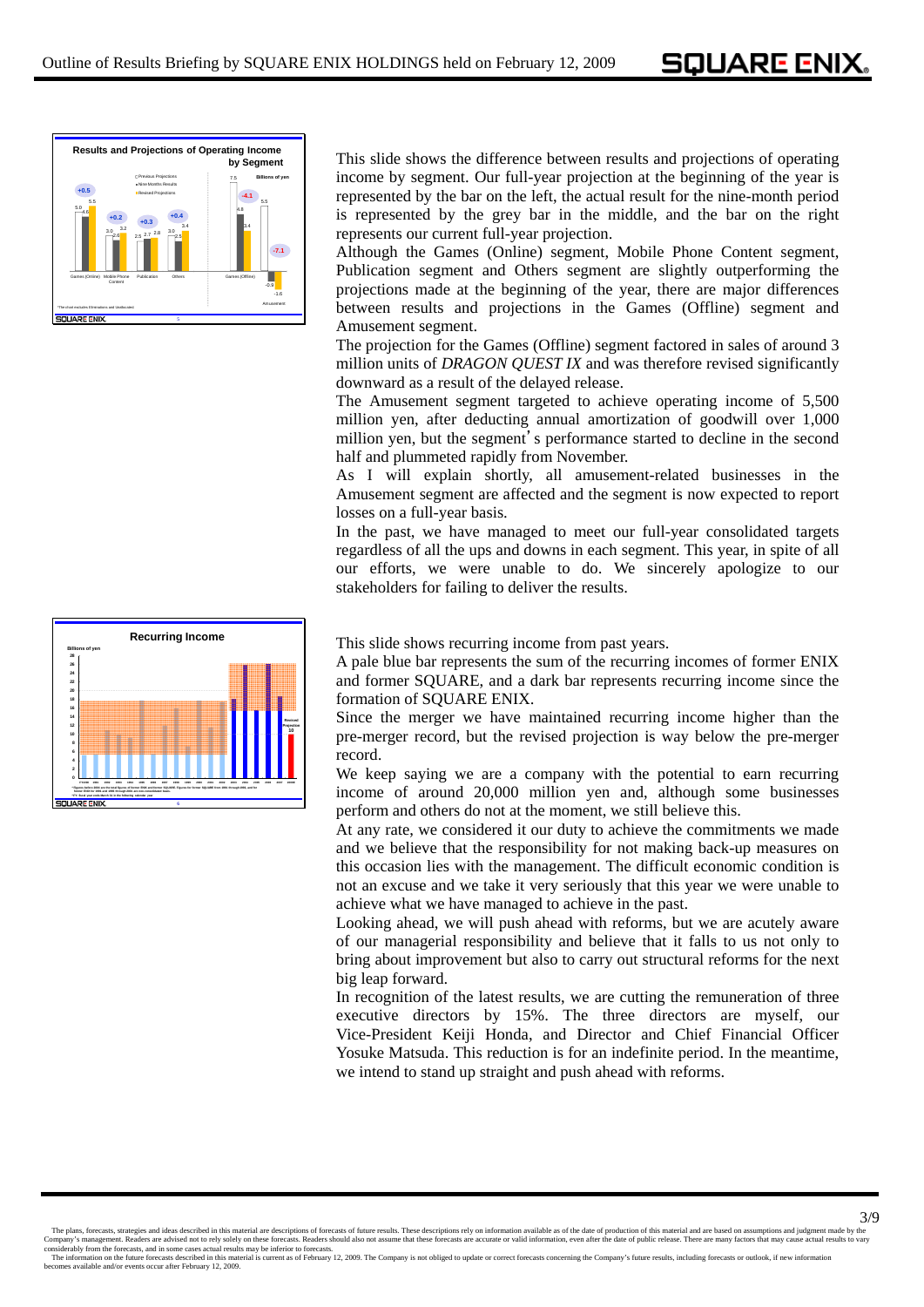**SQUARE ENIX.** 

## **Games (Offline)**

- **1. Improving Development Capability**
- **Revitalize In-house Development Team**
- z **Work with Overseas Development Studios Formed strategic alliance with Gas Powered Games (U.S.) – developing of a real-time strategy game,** *SUPREME COMMANDER***®** *2*  ・ ・ ・

## **Games (Offline)**

**2. Strengthening Publishing Function**

**SOUARE ENIX** 

## z **Publish Third-party Titles** ・ ・ ・ **Publishing** *James Bond 007: Quantum of Solace* **(Activision Blizzard, U.S.) in Japan Entered into an exclusive distribution agreement for Japanese Market with Ubisoft, a major French developer/publisher Publishing** *LostWinds* **(Frontier Developments, U.K.) for WiiWare in Japan** *La***pan** *La*

**8**



Next I will report on the issues and current conditions of each segment.

Improving development capability means revitalizing the in-house development team and this is an area we are addressing, as mentioned at the previous results briefing session. Unfortunately, this is not something that will produce results during the current year, but we are making steady progress.

Also, in the past, in cases where we use external development capabilities, we used to work only with Japanese development studios, but we said that we would also work with overseas development studios. We are currently making steady advances in this area also and a strategic alliance with Seattle-based Gas Powered Games has already been announced. Though we are unable to announce titles and other details just yet, we have already clinched deals with other companies and expect to be able to give a series of announcements shortly.

Also in terms of strengthening the publishing function, as we have been saying since last year, SQUARE ENIX only used to sell its own titles, but we have now switched to a policy of also selling third-party titles and have entered into an exclusive distribution agreement for the Japanese market with French developer and publisher Ubisoft. We are also releasing for sale in Japan an Activision Blizzard title, which we hope will be the first of many.

As one would expect, when retailers face the kind of situations they are facing now, breadth of product lines both in Japan and overseas becomes important.

In Japan we will first harness our strengths in areas we excel to build up relationship with our customers.

In the Games (Offline) segment, it is true that there are structural problems when it comes to the revitalization of the in-house development team. Although most accounting procedures have been implemented in the previous fiscal term, we are slow to come up with new proposals and pursue new game designs and we are urgently implementing reforms in these areas.

In the Games (Online) segment, although performance is heavily dependent on Final Fantasy XI (FFXI], FFXI constantly maintains a very high profit margin, contributing to profits.

The question is where do we go from here, and we are currently developing a post-FFXI flagship title.

Profits from non-FFXI titles appear low because of the large presence of FFXI, and the slide shows a comparison based on sales ratios from April through December.

FFXI is a worldwide MMORPG and incurs expenditures such as community management costs in addition to investment in physical equipment such as servers and communication expenses. Even so the profit margin currently exceeds 50%. On the other hand, most of non-FFXI titles, which account for 1,100 million yen of the segment's sales, make a significant contribution to profits because they involve virtually no fixed expenses.

For reference, I would like to introduce Smile-Lab's Nicotto Town casual game portal, which is steadily producing results.

We started up this business from scratch. This time last year no-one was

The information on the future forecasts described in this material is current as of February 12, 2009. The Company is not obliged to update or correct forecasts concerning the Company's future results, including forecasts becomes about the series and the series of the series of the series of the state of the state and for events occur after February 12, 2009.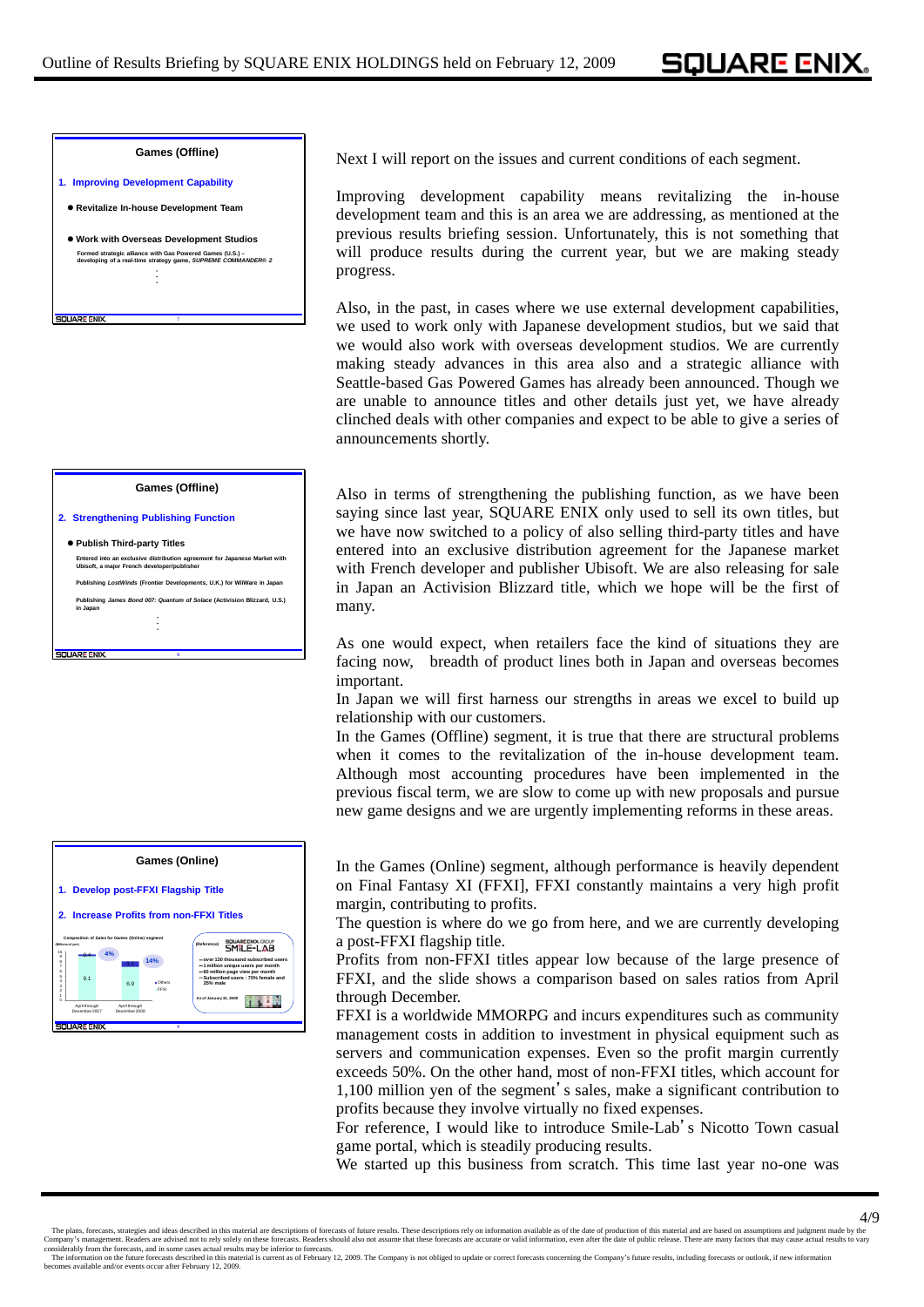SOUARE ENIX.

engaged in this business; we began recruiting in February and March, developed the portal in just over six months, launched it last autumn and currently already have 130,000 subscribed users, and this many unique users. The business has taken off with breathtaking speed. Now that we have also launched a paid service, the business can be expected to start generating earnings shortly. At the present time the business is not included in consolidated results but we are looking for it to contribute to our results from this year.

We would also like to start up new businesses in a short time frame by sowing seeds in this way.

**Publication** In the Publication segment, net sales are projected to reach a record high of 12,000 million yen in the current fiscal year. The media mix strategy of making comics from periodic magazines and turning them into TV animations is proving successful.

> Since time slots are often late at night, apart from fans, not everyone knows about the broadcasts. However, these broadcasts can have a significant impact on sales of comics.

The segment consistently generates profits of around 3,000 million yen.



2,800

**Soul Eater**

**Kuroshitsuji**

©Atsushi Ohkubo

E

11,158 12,000

**10**

3,180 3,411 2,866 3,603 3,626

2004.3 2005.3 2006.3 2007.3 2008.3 2009.3

9,671 10,859 9,742 11,208

Operating Income Net Sales

0 2,000 4,000 6,000 8,000 10,00<br>10,00 12,000 14,000

SOUARE END

**Millions of yen**

**Record Sales Driven by Successful Media Mix Strategy**

In the Others segment we primarily post the performance of merchandising and arcade machines created by SQUARE ENIX.

The Others segment is performing very strongly thanks to arcade machines, specifically *DRAGON QUEST Monster Battleroad*.



Moving on to the Amusement segment, a year-over-year comparison of monthly revenues from existing outlets shows that although TAITO still ranks number one, the performance level is not favorable and the bottom has fallen out of the entire arcade market.

On the reconstruction of TAITO, we began by going back to the basics and reviewing the business structure. In the previous year, after seeing TAITO returned to profitability in its second year after joining the group and reported a certain level of profits, our plan for the current year was to aim for further improvement, but last autumn, all of a sudden, as a reaction to the adverse economic environments, the bottom fell out of the game arcade market.

TAITO's business consists of the operation of game arcades, the manufacture and sale of arcade machines, and the sale of prizes used in prize games in arcades, and these businesses are all exposed to the same business risks.

To hedge against business risks, we adopted the approach of mitigating to a degree the impact of market decline on earnings. For example, in the area of game arcade operation, we have built franchise operations in addition to TAITO's own arcades and have bolstered arcade machine rental business

The information on the future forecasts described in this material is current as of February 12, 2009. The Company is not obliged to update or correct forecasts concerning the Company's future results, including forecasts becomes about the series and the series of the series of the series of the state of the state and for events occur after February 12, 2009.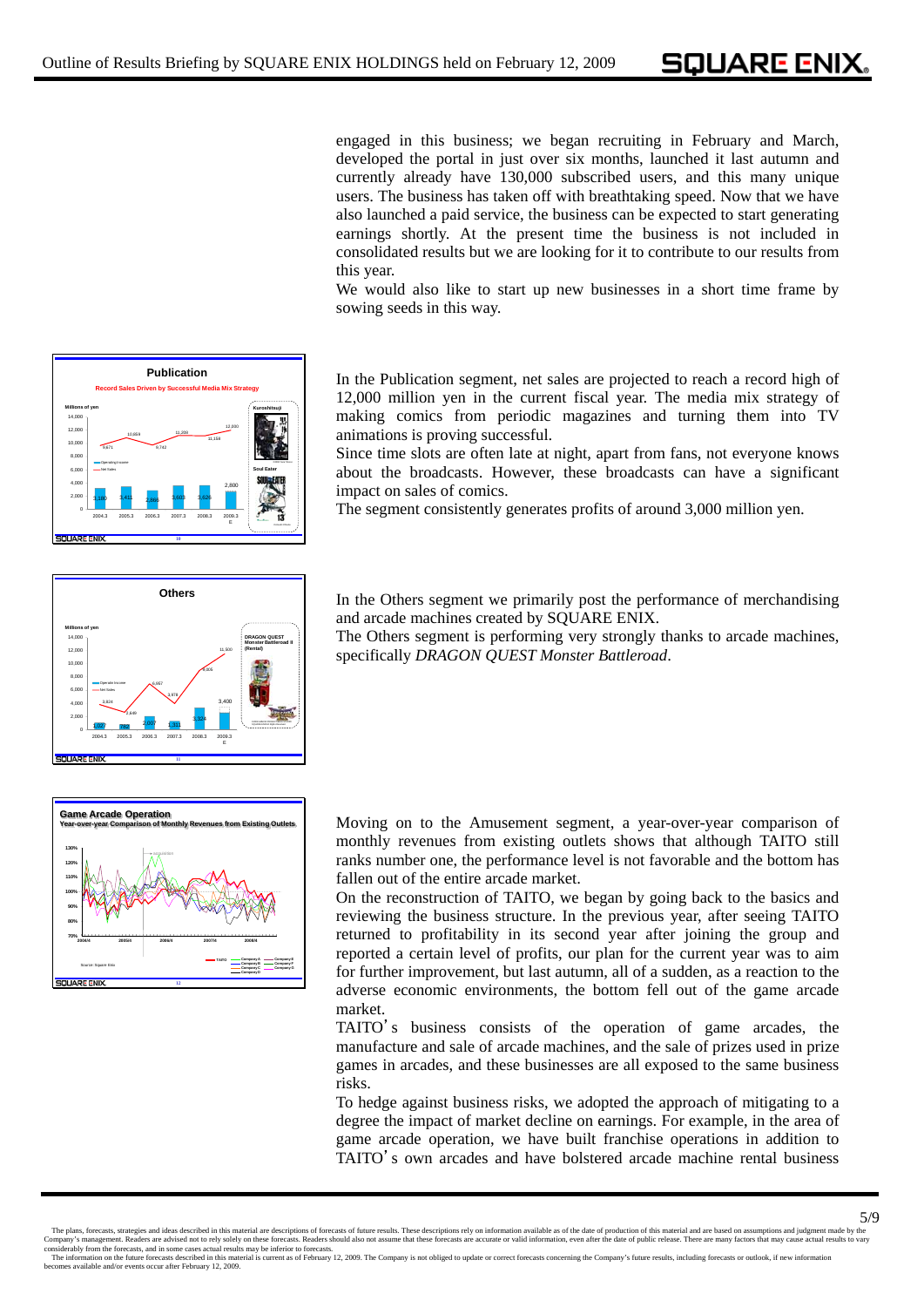coupled with consulting services, but this also came to an abrupt halt last autumn when finance to arcade operators virtually dried up, limiting expansion to TAITO's own arcade operations only.

Also in the area of arcade machines, besides original own-brand products, TAITO was also engaged in OEM production, but from early autumn orders stopped completely. We had expected a sizable amount of sales of TAITO-made arcade machines in February and March, but a lack of purchasing power in arcade operators caused us to scrap or postpone shipments, which significantly affected sales and profits for the current period.

We also actively purchased new machines at our arcades and exploited the used machine market with the intention of linking this to net sales and speeding up the turnover of machines. We also created overseas sales routes to Asia and other regions as final destinations of the machines but as a result of the rapid appreciation of the yen we lost price competitiveness and those routes were completely blocked off.

These negative factors began to emerge from the autumn.

The sudden downturn in the business is attributable to the credit problems of arcade operators and the exchange rate issues rather than to the problems of the customers who come to game arcades. Conditions have been particularly difficult since the end of the last year.

Since both the structural problems of the game arcade industry and the structural problems of TAITO are at issue here, we are reworking strategies in response to this. We recognize that even more fundamental reforms are necessary because conditions are worse than the worst-case scenario envisaged.

Our full-year earnings forecast has been revised significantly downward.

We intend to make every effort to pay dividends, but whereas in the past we have said we would stick to our commitments in any case, this fiscal year results were beyond our worst expectations and we take responsibility for that.

Moving forward we intend to step up our efforts to tackle structural problems and closely examine our managerial responsibility.

I would now like to explain about the offer to acquire all the shares of Eidos announced today.

**Recommended cash offer for Eidos plc**

**SQUARE ENIX.** 

**February 12, 2009**

**13**

**SQUARE ENIX** 

The plans, forecasts, strategies and ideas described in this material are descriptions of forecasts of future results. These descriptions rely on information available as of the date of production of this material and are The information on the future forecasts described in this material is current as of February 12, 2009. The Company is not obliged to update or correct forecasts concerning the Company's future results, including forecasts becomes about the series and the series of the series of the series of the state of the state and for events occur after February 12, 2009.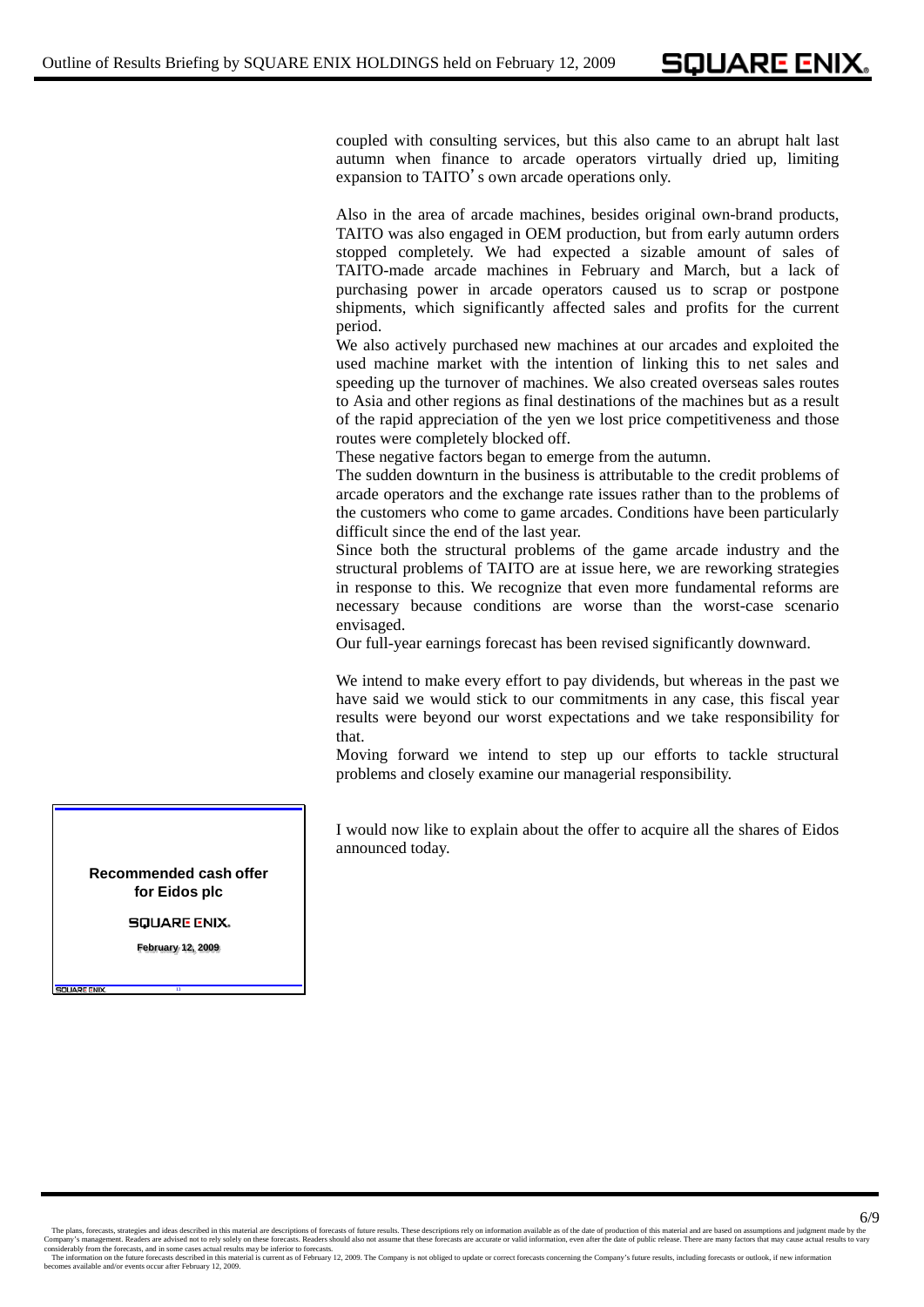SOUARE ENIX.



|                                                                                                                                                                                                                                                                                                                                                                                     |                                           |            | The Offer summary                             |                                                                                                                                                                                        |
|-------------------------------------------------------------------------------------------------------------------------------------------------------------------------------------------------------------------------------------------------------------------------------------------------------------------------------------------------------------------------------------|-------------------------------------------|------------|-----------------------------------------------|----------------------------------------------------------------------------------------------------------------------------------------------------------------------------------------|
| Offer represents                                                                                                                                                                                                                                                                                                                                                                    |                                           |            |                                               | Process of the scheme of arrangement ("the Scheme")                                                                                                                                    |
| Conditions for the Scheme to become effective.<br>$\blacklozenge$ Offer reject.<br>32 pence per share<br>+ Offer values the entire existing<br>- The Scheme must be approved by a majority in number of<br><b>OLL 3 million</b><br>issued share carrital:<br>the holders of Eidos Shares recoent and voting, either in<br>person or by proxy, representing at least 75 per cent. in |                                           |            |                                               | value of the Eidos Shares held by such Eidos Shareholders.                                                                                                                             |
|                                                                                                                                                                                                                                                                                                                                                                                     | <b>Price per share Premium</b><br>(Pence) | (56)       | Celestele of the Scheme<br>- Early Mar., 2009 | Scheme Document containing further<br>details of the Scheme will be posted!                                                                                                            |
| Closing mid-market price<br>on 14 January 2009                                                                                                                                                                                                                                                                                                                                      | ۰                                         | 258        | $-$ Mar $2000$                                | Court Meeting and Extraordinary<br>General Meeting will be held                                                                                                                        |
| Closing mid-market price<br>on 11 February 2009<br>Average closing mid-market reice<br>over the one month to 11 February 2009.                                                                                                                                                                                                                                                      | 1.4<br>13                                 | 170<br>150 | $-$ Are. $2009$                               | The Schons will become effective.<br>1 The Scheme will be subject, inter alia, to the satisfaction or waiver of<br>the Conditions set out in this amouncement and the Scheme Document. |
| Average closing mid-market reice<br>over the three month to 11 February 2009.                                                                                                                                                                                                                                                                                                       | 17                                        | $^{01}$    | Financing                                     |                                                                                                                                                                                        |
|                                                                                                                                                                                                                                                                                                                                                                                     |                                           |            | Using existing internal cash resources        |                                                                                                                                                                                        |



**Results Briefing Session Nine-Months Period of the Fiscal Year Ending March 31, 2009**

> **SQUARE ENIX. February 12, 2009**

> > **17**

As some of you may know, Eidos is the creator of the world's leading videogame properties. In the last few years, its business has been underperforming but Eidos has a significant portfolio of intellectual property, is a talented developer of interactive entertainment products and is listed on the London Stock Exchange. The board of directors of Eidos has recommended our offer for all the company's shares.

Eidos is based in London and its fiscal year end is June 30th. In the previous fiscal year Eidos booked a large amount of one-off restructuring expenses and, reflecting this, reported losses larger than its revenue. Details of the restructuring can be found in the annual report.

Eidos has development studios in locations such as the UK, Denmark, Sweden, Hungary, Shanghai, the United States and Canada, as shown in this slide.

This slide summarizes the specific details of the offer.

The offer price is 32 pence per share. The offer is to be effected by a scheme of arrangement and the closing is expected in April 2009. It is significant that the board of directors of Eidos has decided to recommend our offer as stated in the announcement made today. Another one to two months will be needed to complete the procedures and close this deal.

Next I would like to introduce major franchises. I expect you know that Tomb Raider has also been made into a film, but the Tomb Raider franchise games have sold some 30 million units worldwide. Hitman is a relatively new title published only a few years ago, but since then the game has sold a total of 8.3 million units. Since their release, Deux Ex and Kane & Lynch have sold 2.4 million units and 1.7 million units respectively. Eidos is a talented company with a strong development capability that has developed and owns the intellectual property rights in these titles that have sold or have the potential to sell two million units worldwide. We are making the offer on the grounds that the company has strong development capability and we made today's announcement in the light of their announcement in favour of our offer.

That ends our report on results for the nine-month period, the full-term earning forecast revision and the purchase offer of Eidos.

T/9 The plans, forecasts, strategies and ideas described in this material are descriptions of forecasts of future results. These descriptions rely on information available as of the date of production of this material and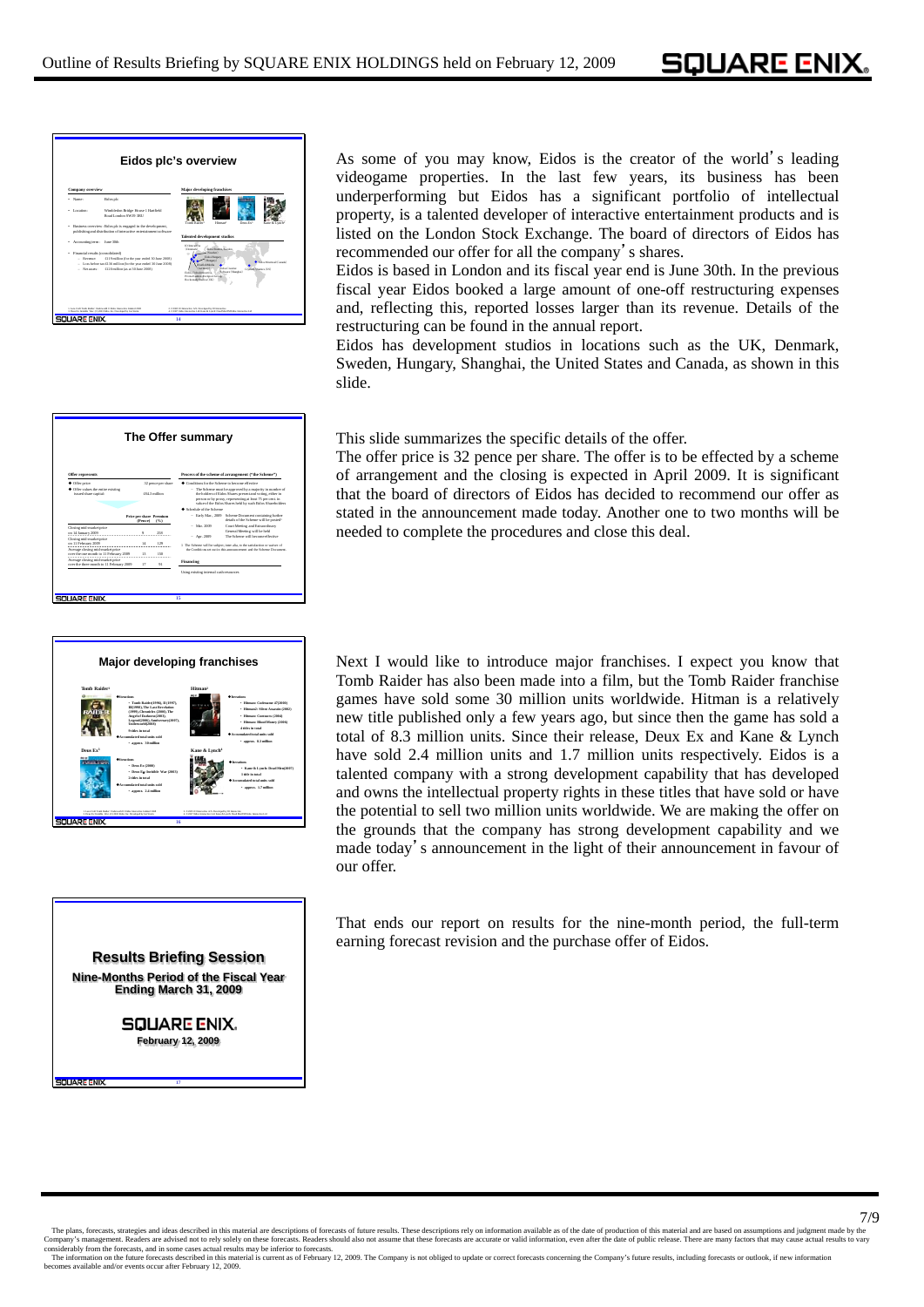



| 1. Projection for the Field Year Engine March 21, 2008.                                           |                        |                         |                                | (Fiscal Year ending March 31, 2009) |                                |                         |                                                               | <b>Millions of Van</b> |
|---------------------------------------------------------------------------------------------------|------------------------|-------------------------|--------------------------------|-------------------------------------|--------------------------------|-------------------------|---------------------------------------------------------------|------------------------|
|                                                                                                   | German<br><b>COMMA</b> | General<br><b>SOMME</b> | <b>Mobile Phone</b><br>Contact | <b>Publication</b>                  | <b><i><u>Amusement</u></i></b> | Officers                | <b>Electroficité</b> of<br><i><b><u>Institute and</u></b></i> | Tetal                  |
| <b>Not Sales</b>                                                                                  | 34,000                 | 10,008                  | 7,000                          | 12,000                              | 63,000                         | 11,500                  | (1.500                                                        | 133,000                |
| <b>Conneling Expenses</b>                                                                         | 34,604                 | 4,606                   | 3,800                          | 6,506                               | \$1,600                        | 8,100                   | 3,566                                                         | 121,000                |
| <b>Operating Income</b>                                                                           | 3,400                  | 6,535                   | 3,200                          | 2,800                               | (1,805)                        | 3,450                   | 04,700                                                        | 12,000                 |
| Couration Marele                                                                                  | <b>95 PN.</b>          | <b>68.0%</b>            | 48.7%                          | <b>23 ML</b>                        | (2.7%)                         | 29.6%                   | $\rightarrow$                                                 | \$.0%                  |
| <b>Not Sales</b>                                                                                  | 81,588                 | 12,998                  | 5,578                          | 11,158                              | 99,704                         | \$105                   | 採用作                                                           |                        |
|                                                                                                   | Games<br><b>IOMENA</b> | Games<br>(Online)       | <b>Mobile Phone</b><br>Content | Publication                         | Amusement                      | Others                  | <b>Elementario 4</b><br>unationaled                           | Total                  |
|                                                                                                   |                        |                         |                                |                                     |                                |                         |                                                               | 147,616                |
| <b>Contative Excesses</b>                                                                         | 33,708                 | 6.218                   | 4,830                          | 7.532                               | 85,974                         | 5,685                   | 3,064                                                         | 125,956                |
| <b>Operating Income</b>                                                                           | 6,662                  | 5,888                   | 1,758                          | 8,626                               | 3.129                          | 5,324                   | 45,6820                                                       | 21,529                 |
| <b>Conrading Margin</b>                                                                           | 21.4%                  | 48.6%                   | 26.7%                          | 32.8%                               | 4.5%                           | 36.9%                   | ÷                                                             | 14.8%                  |
| 3. Change (from the flecal year ended lilar, 31, 2008 to the flecal year ending lilar, 31, 2008). | Games<br><b>COSM</b>   | <br>Cellman             | <b>Mobile Fhone</b><br>Content | Publication                         | Amusement                      | <b>Others</b>           | Elminations in<br>unationated                                 | na od Ven<br>Turball   |
| <b>Net Sales</b>                                                                                  | (7.488)                | 0.598                   | <b>ION</b>                     | 542                                 | 19.164                         | 2.466                   | 647                                                           | 166,676                |
| <b>Operating Expenses</b>                                                                         | (2,106)                | (1,718)                 | (1,828)                        | 1,668                               | 14,274                         | 2,419                   | 138                                                           | 14,908                 |
| <b>Courseling Income</b>                                                                          | (5,482)                | (380)                   | 1,443                          | 19761                               | 14,720                         | $\overline{\mathbf{x}}$ | 382                                                           | (9.820)                |

The plans, forecasts, strategies and ideas described in this material are descriptions of forecasts of future results. These descriptions rely on information available as of the date of production of this material and are